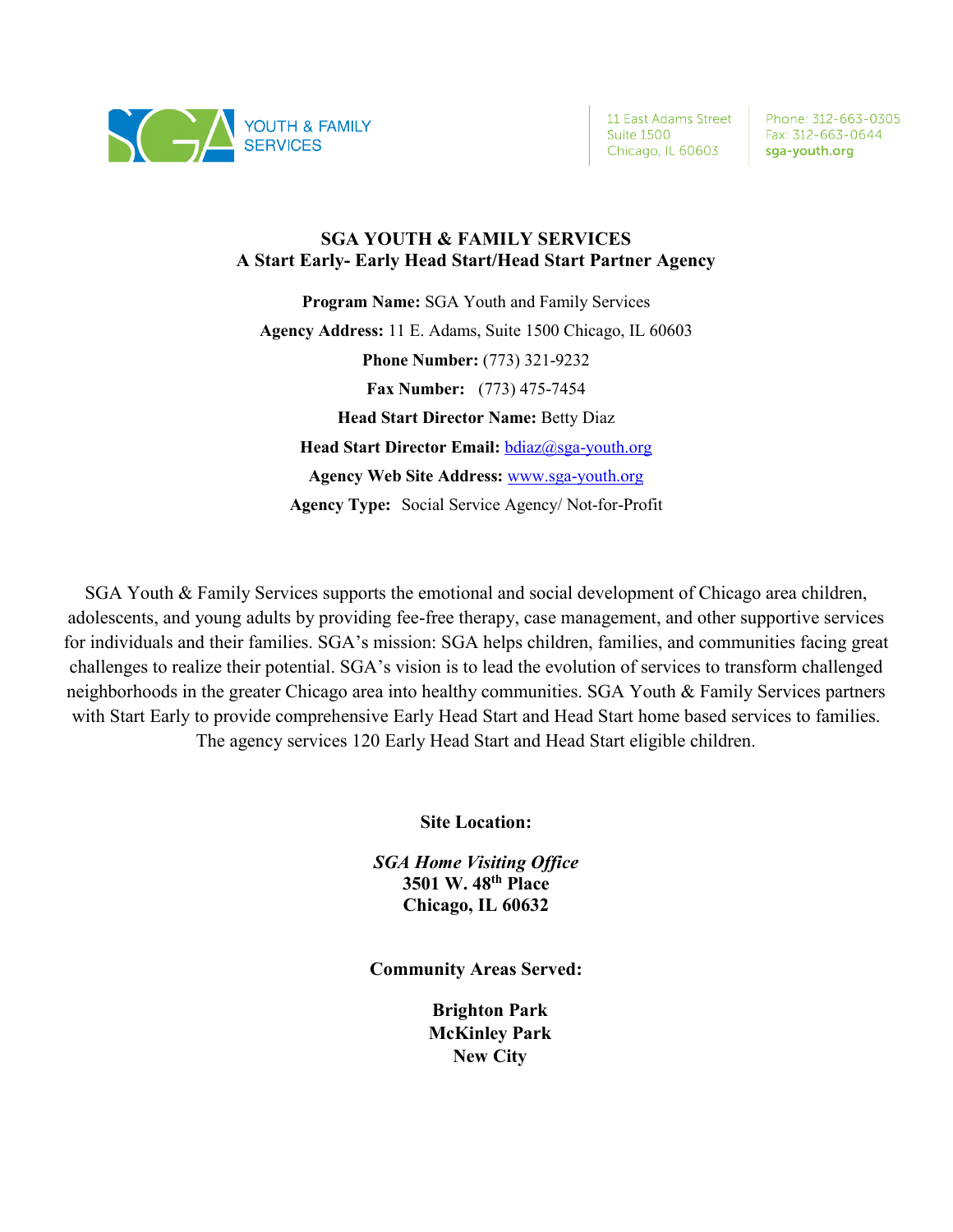# **OVERALL GRANTEE BUDGET 2020**

#### **Total Public and Private Funds Received: \$1,535,779**

| <b>Public Fund</b>           |             | <b>Private Funds</b> |              |
|------------------------------|-------------|----------------------|--------------|
| <b>Source</b>                | Amount      | <b>Source</b>        | Amount       |
|                              |             | Individuals,         |              |
|                              |             | Corporations,        |              |
| Federal                      | \$1,102,870 | Foundations, etc.    | 148,580<br>S |
| <b>State</b>                 |             | In-Kind              | 284,329<br>0 |
| <b>Local School District</b> |             |                      |              |
| <b>Total</b>                 | \$1,102,870 | <b>Total</b>         | 432,909<br>œ |

### **2020 BUDGET AND ACTUAL EXPENDITURES**

#### **2020 Budget and Actual Expenditures**

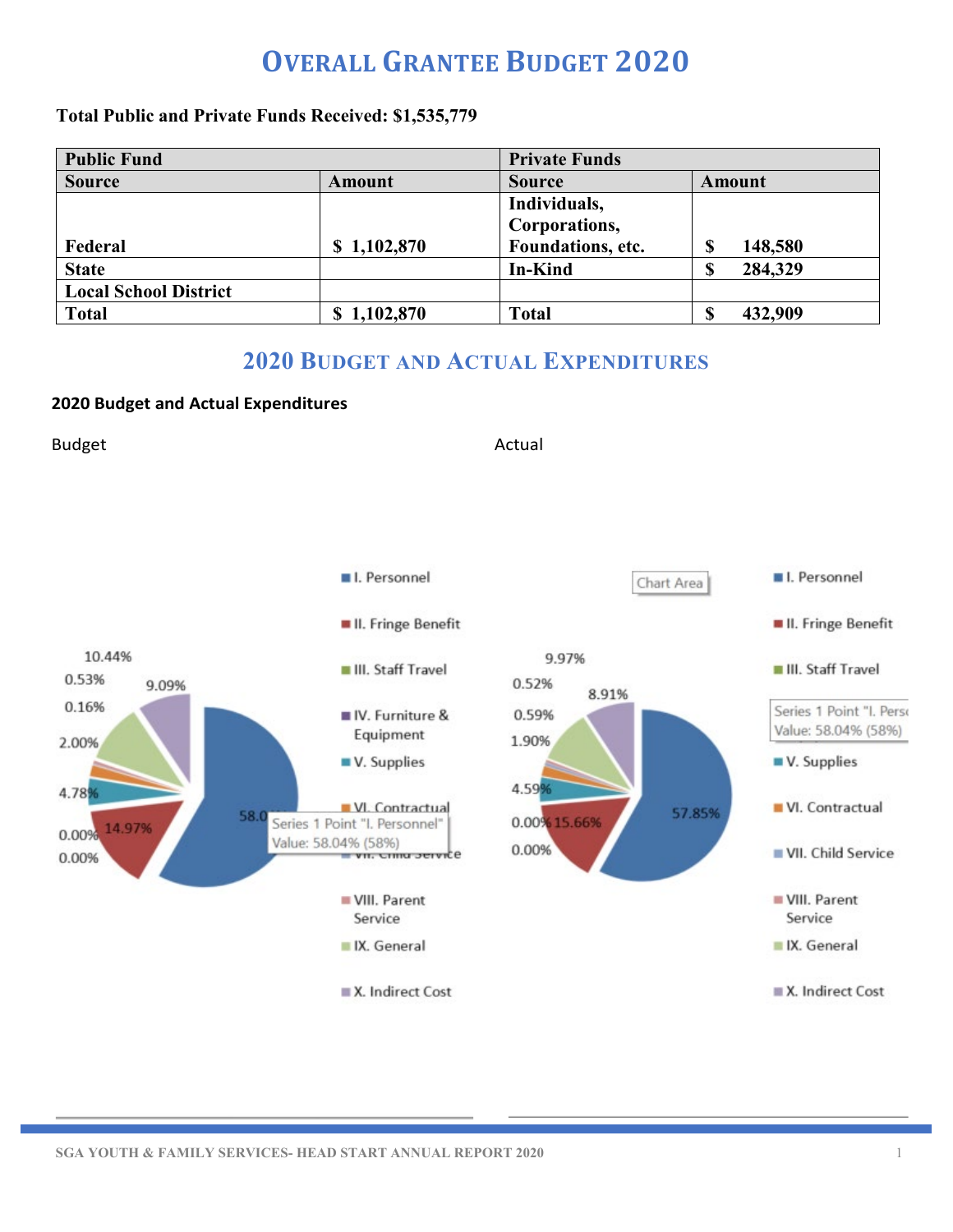## **CHILDREN AND FAMILIES SERVED**

### **Grantee Funded Enrollment**

|                             | <b>Head Start Enrollment</b> | <b>Early Head Start Enrollment</b> |
|-----------------------------|------------------------------|------------------------------------|
| <b>Center-based Program</b> |                              |                                    |
| a. 5 days per week          |                              |                                    |
| 1. Full-day enrollment      |                              |                                    |
| 2. Part-day enrollment      |                              |                                    |
| <b>b.</b> 4 days per week   |                              |                                    |
| 1. Full-day enrollment      |                              |                                    |
| 2. Part-day enrollment      |                              |                                    |
| <b>Home-based Program</b>   | 36                           | 84                                 |
| <b>Unallocated Slots</b>    |                              |                                    |
| Total:                      | 36                           | 84                                 |

#### **Site:**

Total Children Served: 121 Total Families Served: 107

Average monthly enrollment (as percentage of funded enrollment): 88%

| Number of Eligible Children in Community, ages 0-5 | 3,162 |
|----------------------------------------------------|-------|
| Percentage of children served in agency            | $4\%$ |

## **HEALTH**

### **Percentage of enrolled children who received medical and dental exams**

|            | <b>Received Medical Exams</b> | <b>Received Dental Exams</b> |
|------------|-------------------------------|------------------------------|
| <b>SGA</b> | 50%                           | 58%                          |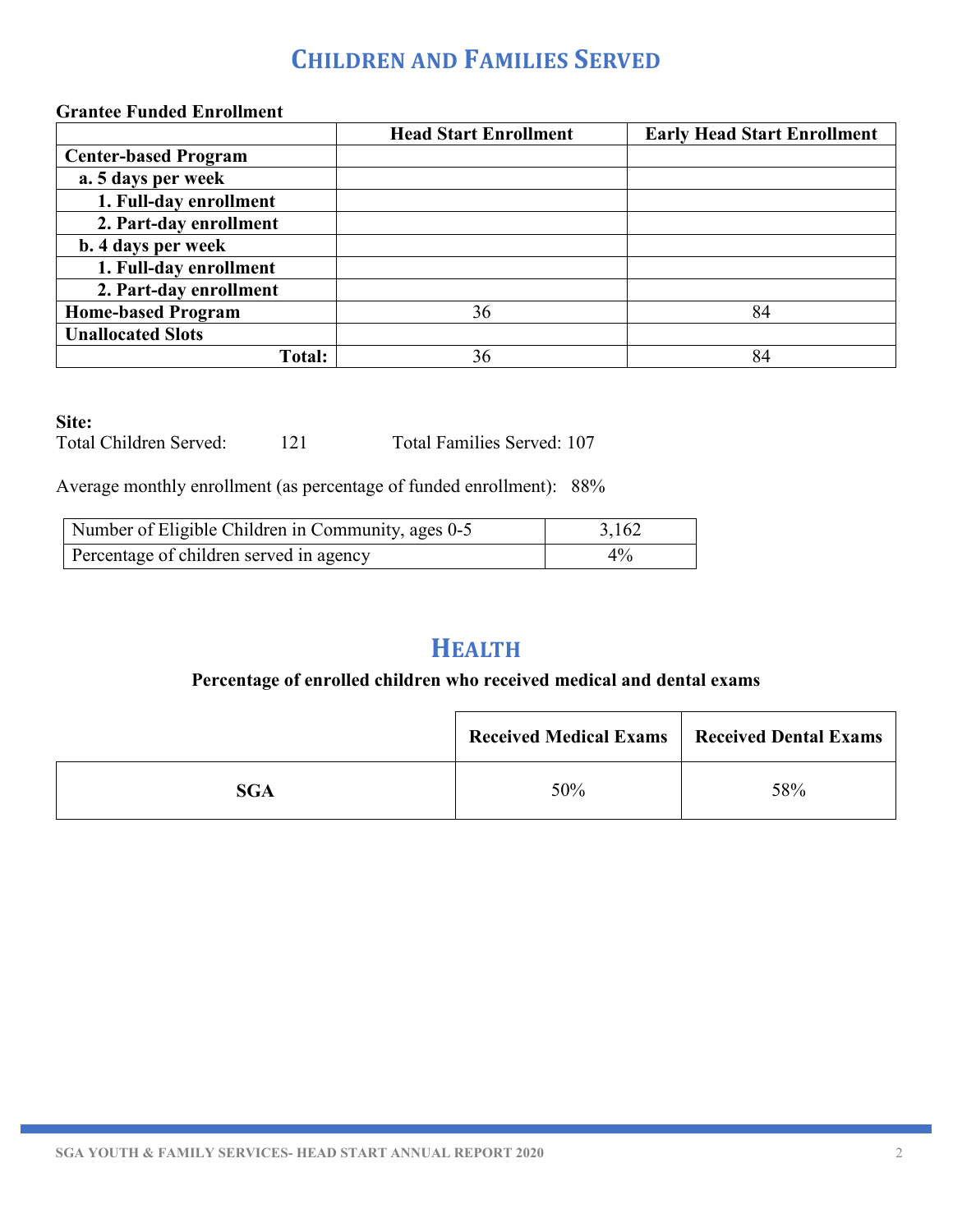## **COMMUNITY ASSESSMENT**

**Each year, Start Early conducts a community assessment to highlight the strengths and needs of the communities SGA serves as they relate to Head Start eligible children and families. This information is used for program planning purposes. Start Early's last full community assessment was conducted in 2018. Below you will find a summary of the updated community assessment that was published May 2021.** 

#### **Community Assessment Summary:**

#### **Status of Illinois' Early Childhood Programs**

- Preschool for All, MIECHV home visiting programs and referrals to the Early Intervention services had also declined.
- Interviews with parents by Action for Children found that parents were hesitant to return their children to early childhood programs because of health and safety issues
- But lack of childcare also caused stress and challenges for those parents who were essential workers and had to miss work because of no childcare

#### **Recruitment of Early Head Start and Head Start – Children Not Served, 0-2**

- In many communities the supply of early childhood programs that serve infants and toddlers continues to be insufficient but does meet the needs in other communities
- Our recruitment areas had more eligible children not served in Early Head Start, Prevention Initiative or in childcare

#### **Recruitment of Early Head Start and Head Start – Children Not Served, 3-5**

- Looking at just Chicago, the number of Preschool for All funded slots already exceeds the number of eligible preschoolers
- Four current recruitment community areas had eligible children that were not served in Head Start or in Preschool for All – Fuller Park, Hermosa, New City and Oakland; the number of children not served in Fuller Park and Oakland is largely the result of no programs operating in those two community areas.
- The number of children eligible for Head Start may increase in the next year or two as a result of the unemployment and economic recession due to the pandemic

#### **Health**

#### Uninsured

- An estimated 120,000 Illinois children were uninsured in 2019, a 46% increase since 2016; Latinx children had the highest rate of uninsured at 5.6% compared to all other children at 4.0%
- The increase in the uninsured came just before the COVID pandemic started, leaving more children without health care insurance

#### Child Health and COVID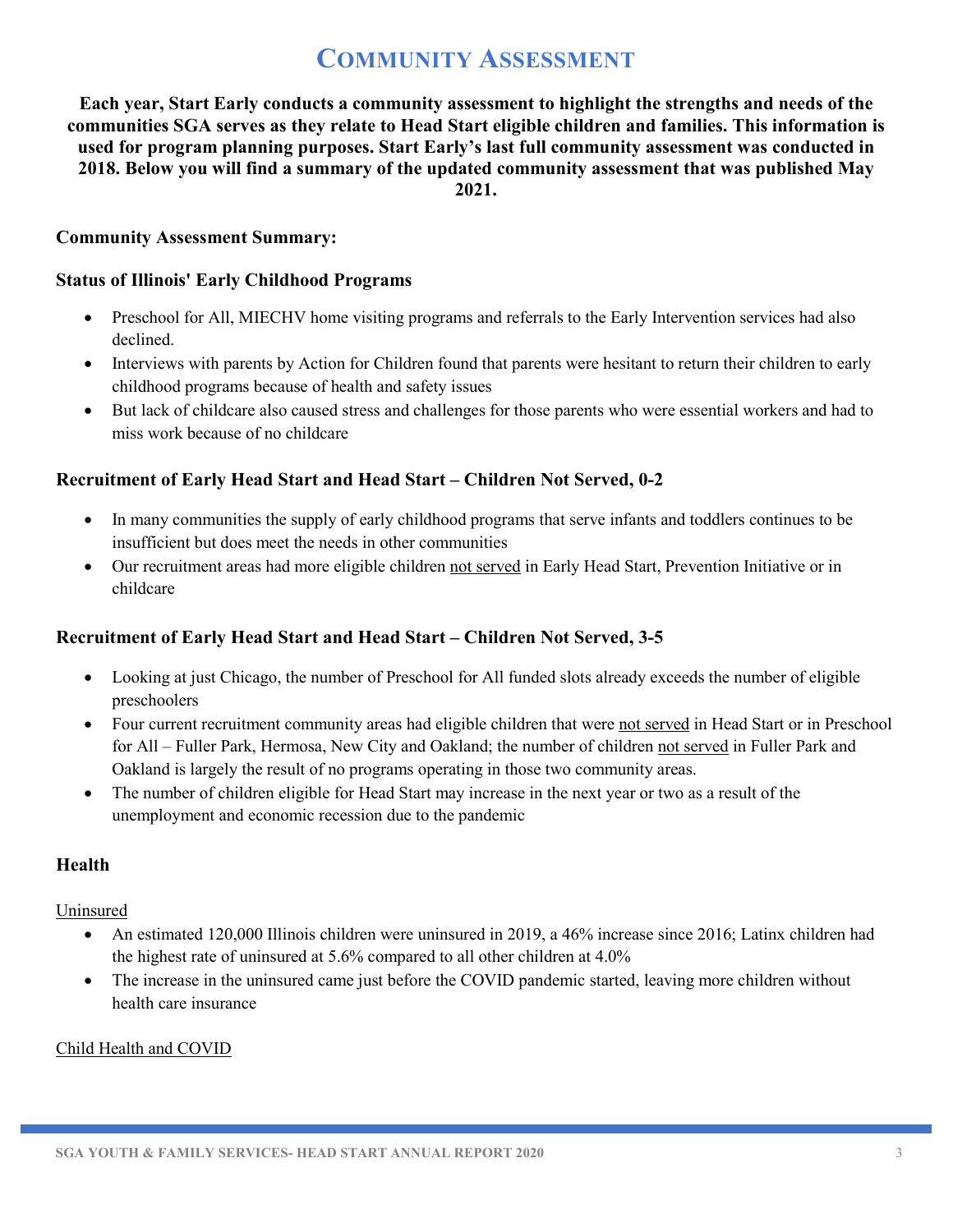- While inequities existed in health care for high-risk groups prior to COVID, the pandemic has exacerbated these differences and reflects the disparities prevalent in the adult population; nationally there has been a disproportionately higher infection rate occurring in Latinx children than in White or Black children
- Additionally, children were falling behind on vaccinations for chicken pox and measles among others, which could lead to future additional illnesses and medical problems

#### Social-Emotional Health

- Mothers, especially Black, Latinx and single mothers, have borne a great deal of stress during the pandemic; the stress and mental health crises that many mothers face is seen and felt by their children
- A positive consequence of the pandemic is resultant smaller class sizes that have contributed to a decrease in behavioral challenges of the children and made it easier for teachers to handle behavioral difficulties

### **Immigrant Families**

- While threats to immigrants have eased recently, it may take time for immigrants to feel comfortable accessing needed health care and other services due to fear of deportation by the government
- Immigrants, particularly women, often work in low wage-earning jobs and industries which have been hardest hit with lay-offs and unemployment

# **PARENT ENGAGEMENT & EDUCATION ACTIVITIES**

**PARENT COMMITTEE MEETINGS:** Our home-based program has a parent committee who elects officers each year to represent and take on roles within our program policy committee. Representatives are also elected from our Early Head Start and Head Start program to represent on behalf of SGA in Start Early's Parent Policy Committee. Each elected officer and representative play a crucial role as advocates for our programs and representatives of all participating parents of our home-based program. Both SGA's and Start Early's Parent Policy Committee meet once a month to review Head Start Policy updates and changes and gain insight to program deliverables and review of program expenditures. Parents participate in annual training on topics such as Head Start 101, self-assessment processes, agency procedures and program planning, standards of conduct, selection criteria, and personnel policies and procedures.

**HEALTH:** SGA has a nurse consultant who assists the family support team in obtaining well child exams. Family Support Specialists track and monitor well child exams and dentals and make continuous efforts to contact parents to inform them of submission of well-child exams documentations or of upcoming exam that will be needed. The nurse consultant is also registered in I-Care to get immunization information for the children in the early and head start programs. The nurse also facilitates parent workshops around immunization and health. SGA's nutrition consultant monitors children's nutritional assessments. One-on-one sessions take place for children identified as under or over-weight. A nutritional plan is completed for all children over or under-weight. Meal Plans, information and resources are provided to parents. Nutrition consultant also facilitates parent workshops. One of the parent workshops focused on helping parents understand how to appropriately read food labels, to make educated decisions when purchasing groceries. We want to support our families in providing healthy and nutritious meals for their families. Parents were able to ask our nutritionist questions in regard to certain ingredients listed and nutritionist provided information and tips on how to avoid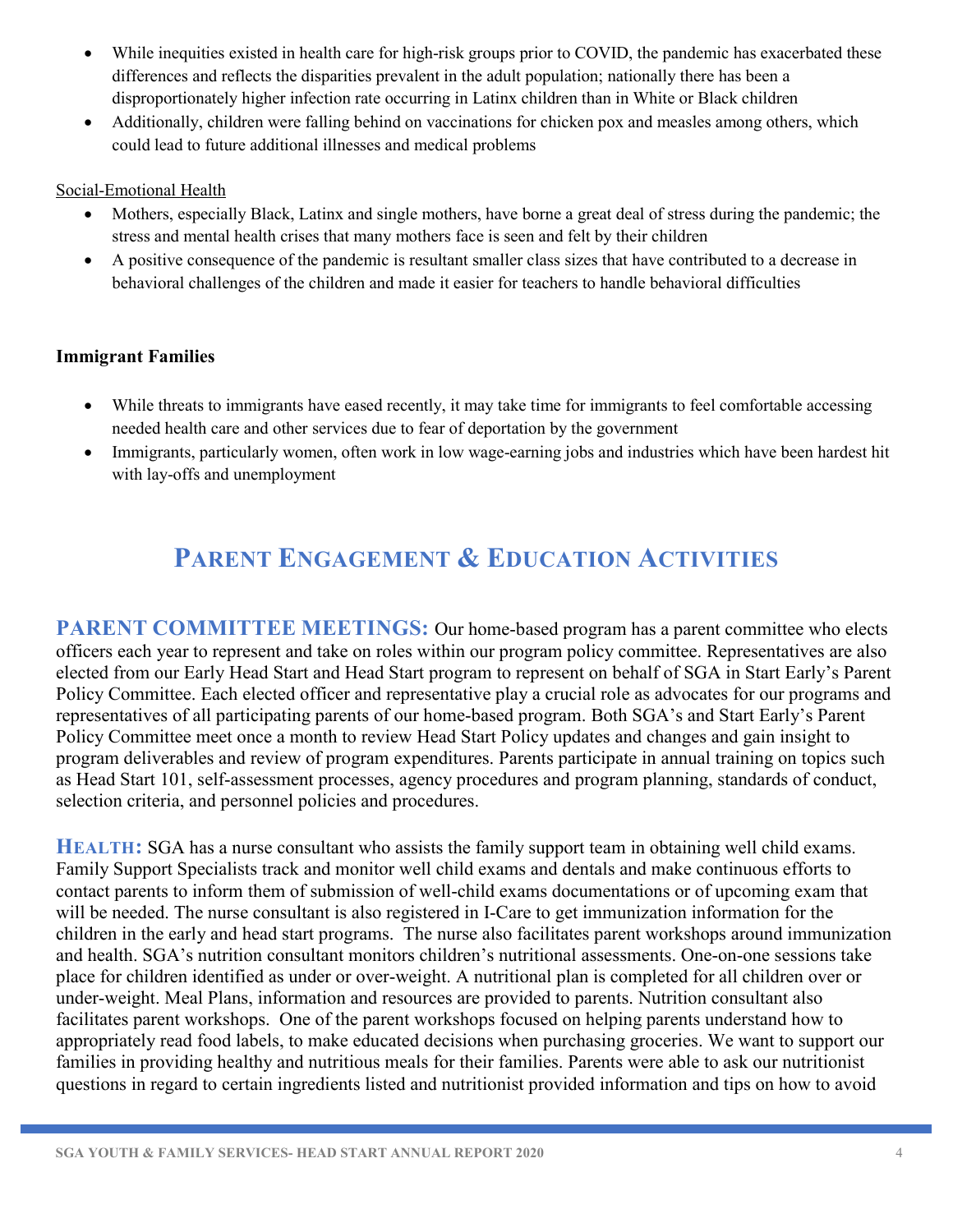sugars, high sodium, and unhealthy fats. Due to COVID-19, SGA was not able to offer onsite Hearing and Vision assessments. Program continuously provided families with resources to assure their children were being assessed in a timely manner. Program increased contact with parents to follow up on needed resources throughout our virtual service delivery model. Although SGA was not able to provide the assessment directly for the children, through the strong community connections, we were able to assure 80% of the children had a completed hearing and vision screening.

**MENTAL HEALTH:** This year SGA Early and Head Start programs are working with an Early Childhood Mental Health Consultant that is available to meet with parents and provide workshops. The Early Childhood Mental Health Consultant is fully bilingual. Our Mental Health Consultant conducts socialization observations and provides feedback to staff on how they can continue to support families and children. Our Mental Health Consultant is available to meet with families for 3 sessions to provide mental health services. Our partnership with St. Anthony's Hospital is helpful in providing any additional mental health services needed. This year, SGA highly focused on assuring we were able to provide the needed resources to our staff and parents in regard to mental health. As COVID-19 brought on many changes it also brought on many emotions. Our Mental Health Consultant was able to provide weekly support and check-ins with staff to help navigate changes that were occurring and enhance their skills in supporting their families and children during this pandemic. Our mental health consultant provides continuous parent workshops on topics such as information relating to COVID-19, COVID-19 vaccinations, CDC updates and mandates, and stress management.

**COMMUNITY AND SOCIAL SERVICES:** Internally SGA has a program called WIOA that provides youth opportunities to find employment as well as obtain a credential or GED. SGA also partners with One Summer Chicago, to offer employment and internship opportunities to youth and young adults ages 14 to 24. We have referred families to these programs from our early and head start programs.

#### **Below is a list of partnerships:**

Dr. Linares- Medical Services Smile Lee Faces (Dentist Andrea Lacayo) - Dental Services Instituto del Progreso Latino- Adult Education Programs DCFS Recruitment Resource Department- Crisis Training/Resources Telpolchcalli School- Education Services Children Home + Aid- Education Programs Healthy Parents and Babies- Doula Services Latino Resource Institute of IL- Counseling Services/Latino Services Fussy Baby Network Logan Square Neighborhood Association- Resources for families Brighton Park Community Council Universidad Popular- Counseling/ Education Services Chicago Lawn Public Library- Literacy Workshops Community Wellness Program of St. Anthony Hospital- Behavioral Referrals/Wellness Promotion Sinai Outreach Coalition Connectivity Network- Behavior and Wellness Promotion Ideas Magicas, LLS- Mental Health Services CFC Agencies/CPS/LEA- Early Intervention Services Heartland Human Care Services- Domestic Violence Services Davis Health & Wellness Clinic with UIC- Medical Services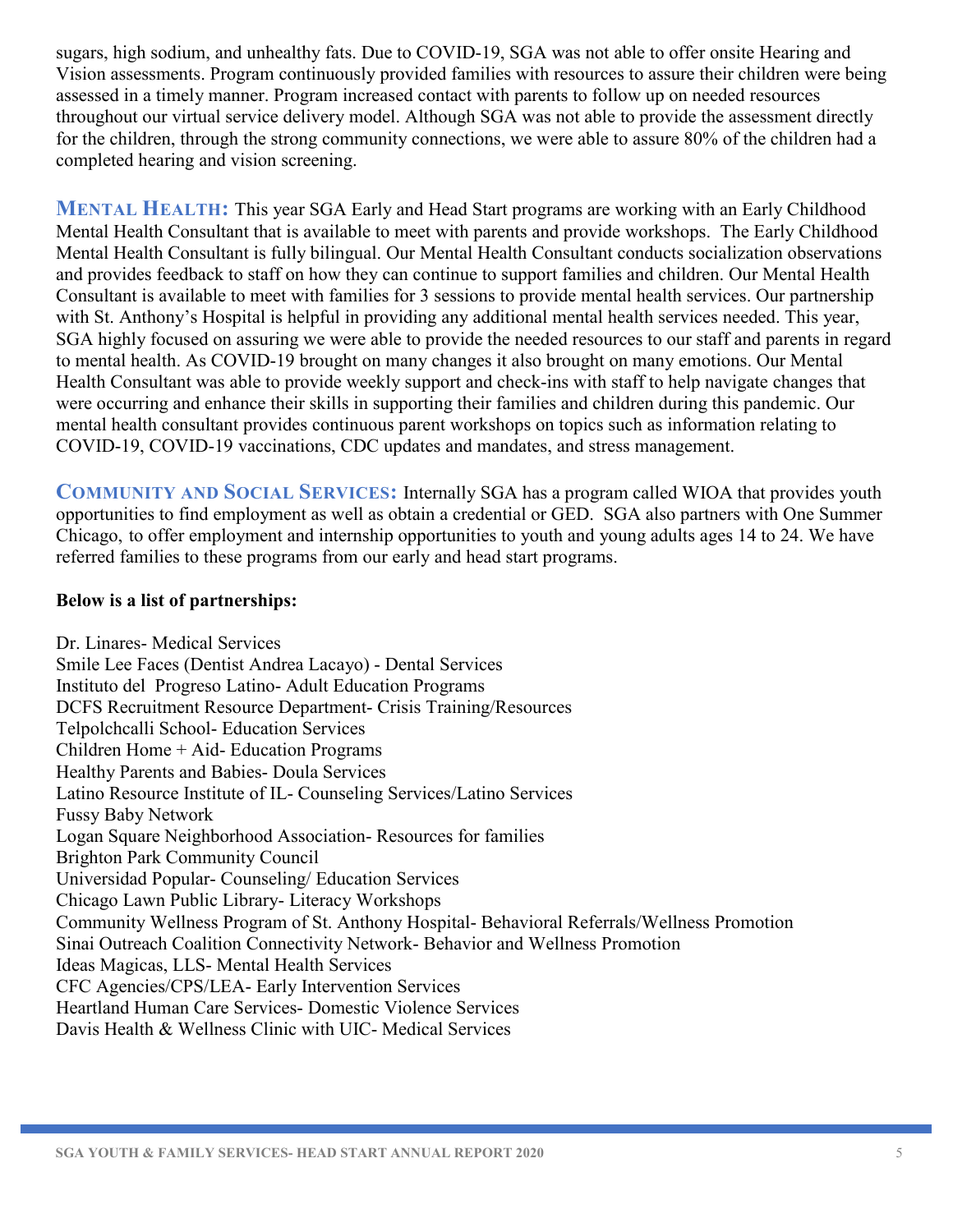**EDUCATION AND LITERACY:** This past year, families were able to complete virtual home visits and socialization groups utilizing different platforms including but not limited to Zoom, WhatsApp, Google Duo, Messenger, and FaceTime due to COVID-19. Parent Educators focus on encouraging parents to complete weekly developmentally appropriate activities to help children meet or exceed their goals that included problem solving, pretending, alphabet knowledge, building relationships, reading, counting, patterns, physical and personal self-care during virtual home visits and socializations. Parent Educators individualize and modify the activities from the Parents as Teachers Curriculum by including activities based on IFSP and IEP goals during virtual home visits and socialization groups to meet the needs of children with disabilities. Program also utilizes the COR Advantage Assessment tool to track child's progress towards school readiness goals. This assessment is completed three times a year. Child and program outcomes are shared with parents after each checkpoint period. Parent Educators work with the parent and child's outcomes to modify lesson planning to focus on areas where the child may need more focus on. The goal is to assure the child is developing at a school-ready level by the age of 5. Program also assures that at each virtual home visit and socialization group a book is read to the child. Parent educators continue to incorporate literacy activities during their individual virtual home visits. This past year SGA hosted two book fairs for families. Parents were able to receive various books in their home language to build a home-library and encourage language/literacy development in their home. For the "Dia del Nino/Day of the Child", program hosted a literacy event with the theme of the story, "We are Going on a Bear Hunt". Children learned to develop memory and language skills, creative thinking and enjoyed the art, movement, and literacy activities of that day. Program also assures that at each home visit and socialization a book is read to the child. Parent educators continue to incorporate literacy activities during their individual home visits. These literacy activities continue to emphasize the importance of reading to children to foster literacy and word development.

## **KINDERGARTEN READINESS**

### **SPECIAL EFFORTS TO PREPARE CHILDREN FOR KINDERGARTEN:**

SGA's Early Head Start & Head Start programs utilized the research-based Parents As Teachers curriculum in its work with infants, toddlers and their families. This model emphasizes the importance of the parent as the child's first teacher and the home environment as a nurturing space for infants and toddlers to learn and grow through nurturing play and self-care routines. The E & HS programs screen all children for developmental delays and provide appropriate referrals and interventions to help children "get on track" once they enter preschool and kindergarten. Early detection of developmental delays is one of the best ways to help prepare children for school. Finally, the E  $\&$  HS programs help support the social-emotional development of infants and toddlers by working with parents to set appropriate boundaries and positive discipline techniques to teach children self- regulation and control. This past school year the mental health consultant provided training on the development of social emotional skills in children.

#### **TRANSITION ACTIVITIES TO PROMOTE KINDERGARTEN READINESS:**

SGA provides group socialization activities to help children integrate and interact with other infants and toddlers and teach them to work in a shared environment. Children utilize the skills they are learning in their home visits and incorporate them in a group setting. Parents are provided an opportunity to network, gain additional resources, and observe their children in a social setting. Program also provides an informational session for parents of transitioning children called "Options for knowledge". Parents gain an understanding of what they should expect and prepare for as their children transition from Head Start to Kindergarten.